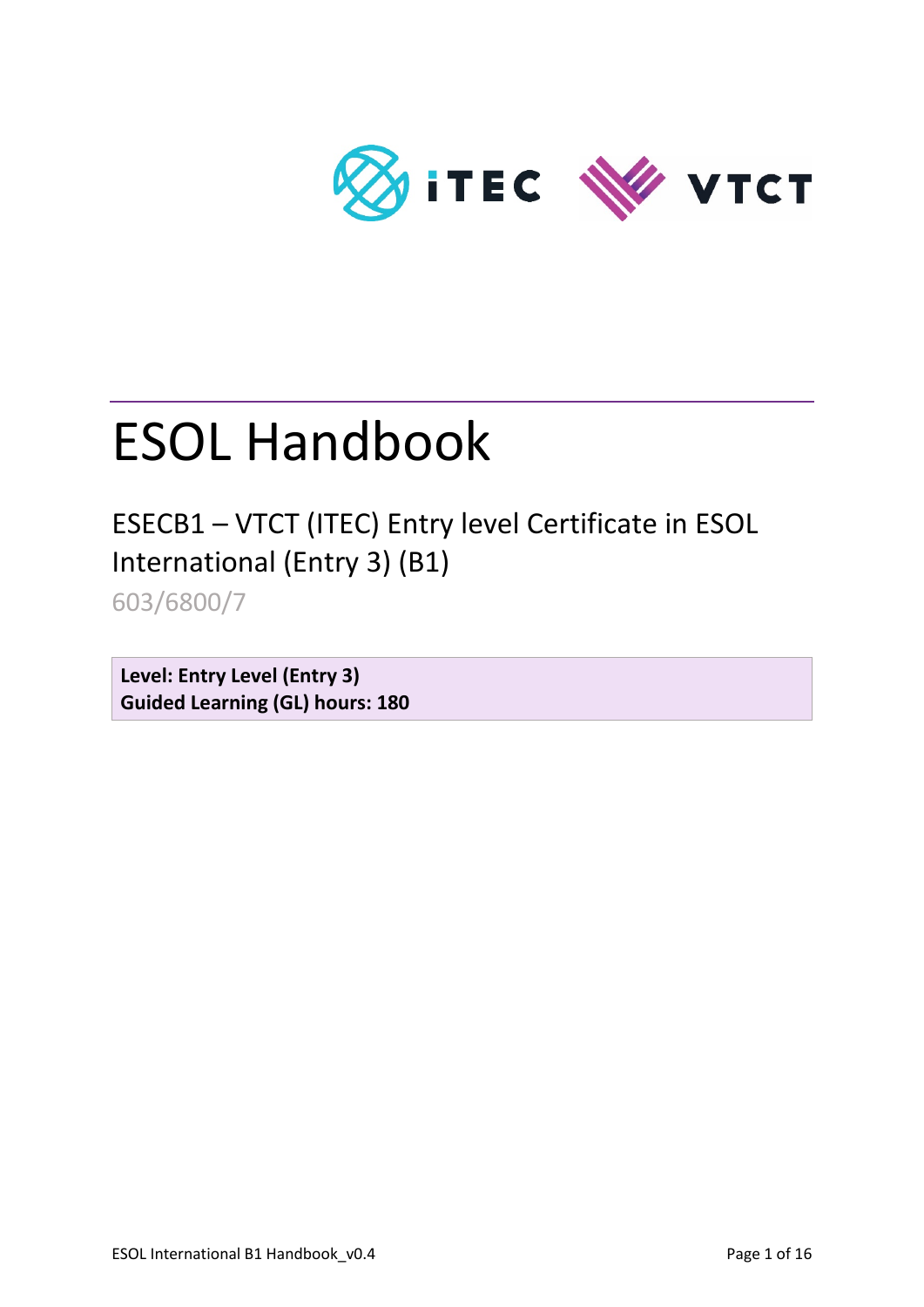### **Overview**

This purpose of the qualification is to provide learners with a nationally recognised qualification in English language, referenced to the descriptions of language proficiency in the Common European Framework Reference for Languages (CEFR). The CEFR was devised by the Council of Europe as a way of standardising the levels of language competency. The CEFR organises language proficiency in six levels which can be regrouped into three broad levels: Basic User, Independent User and Proficient and User. The levels are defined through 'can-do' descriptors.

| Common<br><b>European</b><br>Framework of<br><b>Reference</b><br>(CEFR) Level | <b>VTCT (ITEC) ESOL International qualifications</b>                        | <b>Equivalent UK Levels</b> |
|-------------------------------------------------------------------------------|-----------------------------------------------------------------------------|-----------------------------|
| Basic user                                                                    | VTCT (ITEC) Entry Level Certificate in ESOL<br>International (Entry 1) (A1) | Entry Level 1               |
| Basic user                                                                    | VTCT (ITEC) Entry Level Certificate in ESOL<br>International (Entry 2) (A2) | Entry Level 2               |
| Independent<br>user                                                           | VTCT (ITEC) Entry Level Certificate in ESOL<br>International (Entry 3) (B1) | Entry Level 3               |
| Independent<br>user                                                           | VTCT (ITEC) Level 1 Certificate in ESOL<br>International (B2)               | Level 1                     |
| Proficient user                                                               | VTCT (ITEC) Level 2 Certificate in ESOL<br>International (C1)               | Level 2                     |
| Proficient user                                                               | VTCT (ITEC) Level 3 Certificate in ESOL<br>International (C2)               | Level 3                     |

On completion of VTCT (ITEC) Entry level Certificate in ESOL International (Entry 3) (B1), learners will be able to comply with the B1 language descriptor as referenced in the (CEFR).

### **B1**

- The learner can
	- Understand the main points of clear standard input on familiar matters regularly encountered in work, school, leisure, etc.
	- Deal with most situations likely to arise whilst travelling in an area where the language is spoken
	- Produce simple connected text on topics, which are familiar, or of personal interest
	- Describe experiences and events, dreams, hopes & ambitions and briefly give reasons and explanations for opinions and plans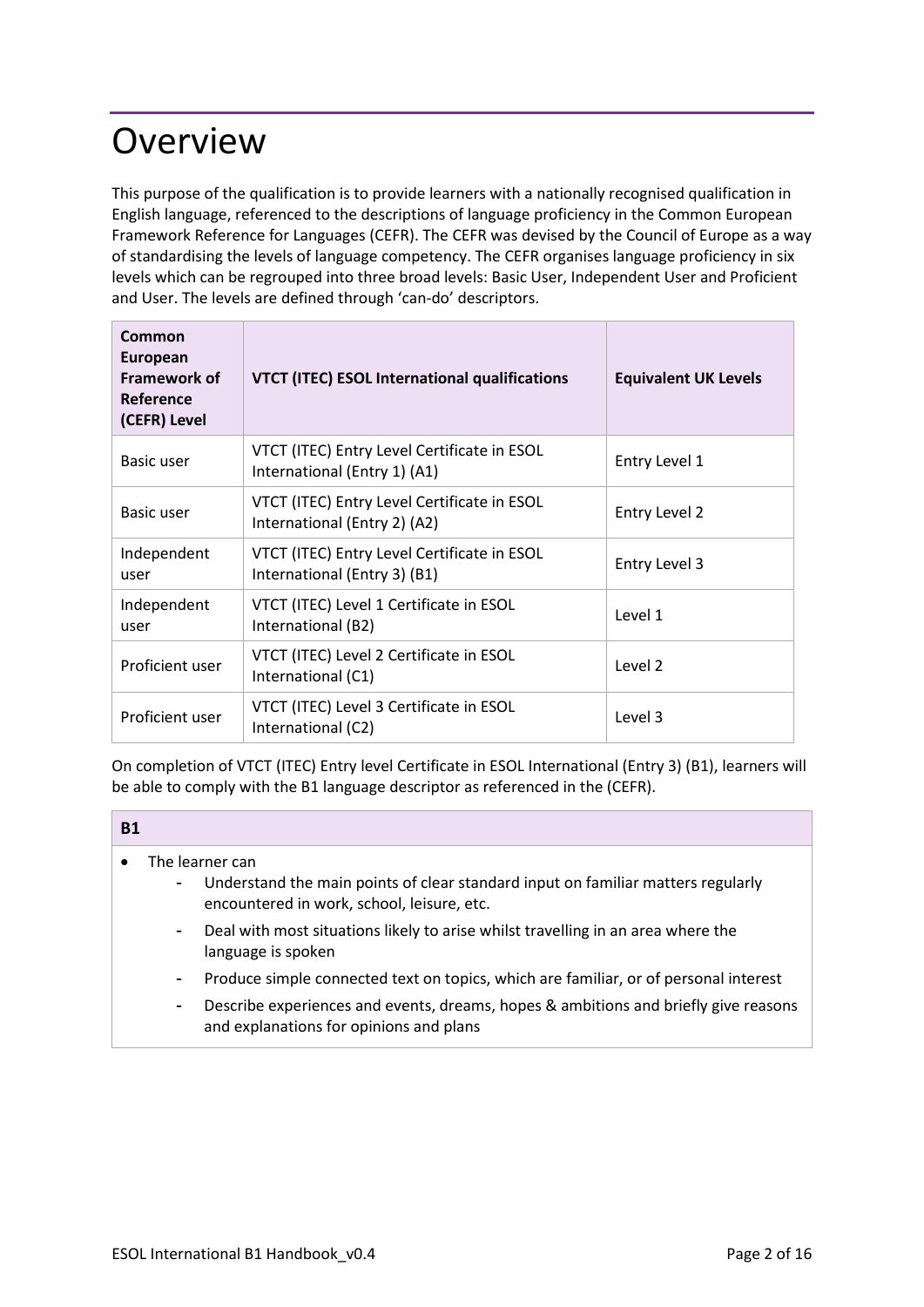### Mode content

### **Listening level descriptors**

- The learner can
	- Understand straightforward information about common everyday or job-related topics, identifying both general messages and specific detail, provided speech is clearly articulated in a generally familiar accent
	- generally follow the main points of extended discussion around them, provided speech is clear and in standard language
	- follow clear speech in everyday conversation, though in real life situations they will sometimes have to ask for repetition of particular words and phrases
	- Understand straightforward information about job-related topics, identifying both general messages and specific details, provided that speech is clear and a familiar accent is used
	- Follow a lecture or a talk within their own field, provided that the subject matter is familiar. The learner can understand simple technical information, such as operating instructions for everyday equipment
	- Understand the information content of the majority of recorded or broadcast audio material about familiar subjects spoken relatively slowly and clearly
	- Follow many films in which visuals and action carry much of the storyline, and in which the story is straightforward and the language clear
	- Catch the main points in broadcasts on familiar topics and topics of personal interest when the language is relatively slow and clear

### **Reading level descriptors**

- The learner can
	- Read straightforward factual texts on subjects related to his/her field and interests with a satisfactory level of comprehension
	- Find and understand general information he/she needs in everyday material, such as letters, brochures and short official documents
	- Search one long or several short texts to locate specific information he/she needs to help him/her complete a task
	- Recognise significant points in straightforward newspaper articles on familiar subjects and identify the main conclusions in clearly-written argumentative texts
	- Understand clearly-written, straightforward instructions for a piece of equipment
	- Understand authentic reading material when about familiar topics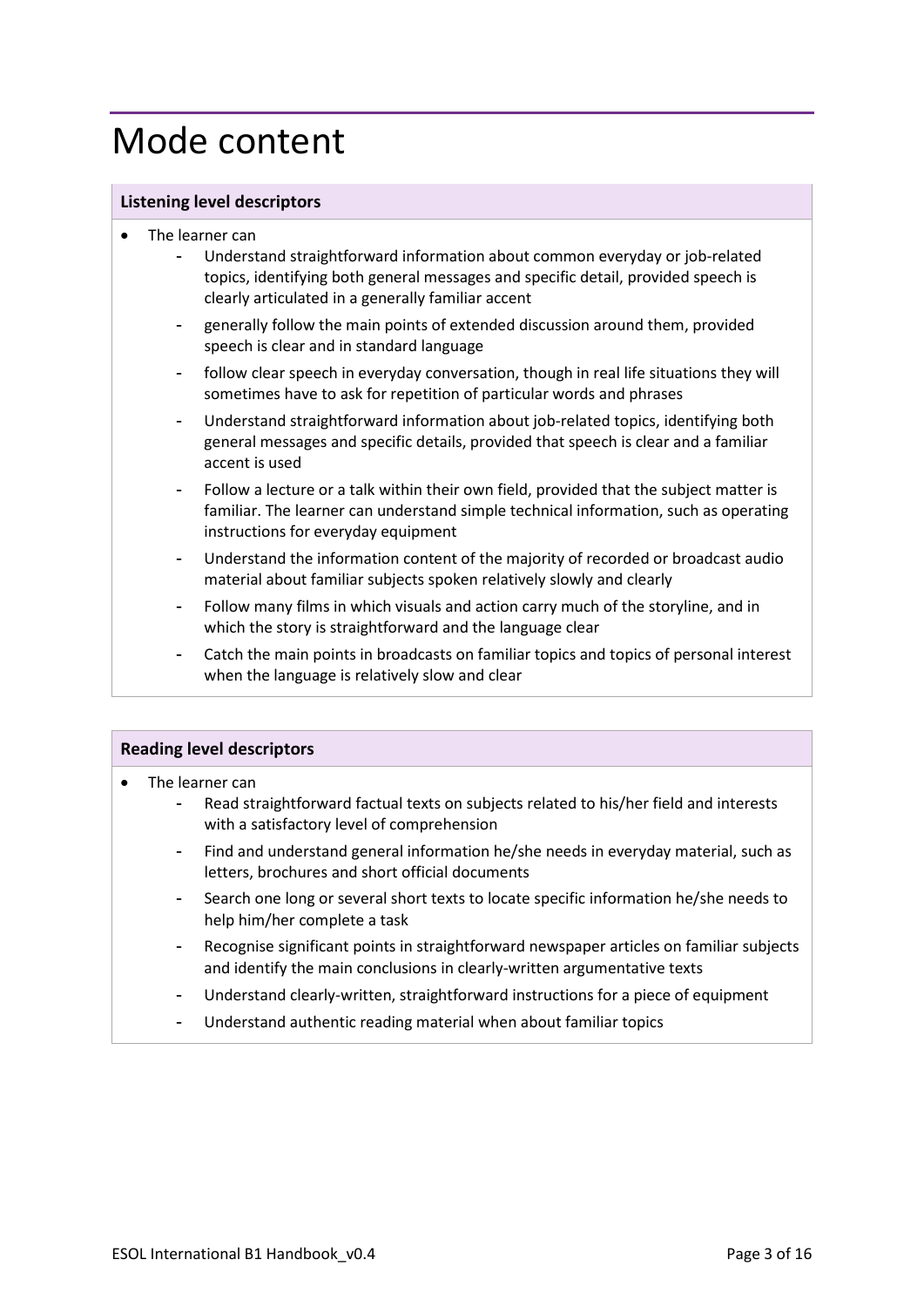#### **Writing level descriptors**

- The learner can
	- Write straightforward connected texts on a range of familiar subjects within his/her field of interest, by linking a series of shorter discrete elements into a linear sequence
	- Write accounts of experiences and events, describing feelings and reactions. Texts are generally coherent and understandable but occasional unclear expressions or inconsistencies may cause a break up in reading
	- Compose simple connected texts on topics which are familiar or of personal interest
	- Write letters describing experiences and impressions; write letters in a formal or semi-formal register; take notes whilst listening to familiar or predictable topics
	- Complete forms giving personal details, write short descriptive essays, narrate a story, summarise, report and give an opinion about factual information. Learners can link a series of shorter discrete elements into a connected linear text
	- Write with reasonable accuracy, a repertoire of frequently used routines and patterns associated with more common situations. Writing may contain non-impeding errors

### **Speaking level descriptors**

- The learner can
	- Use reasonably accurately a repertoire of frequently used "routines" and patterns associated with more predictable situations
	- Keep going comprehensibly, even though pausing for grammatical and lexical planning and repair is very evident, especially in longer stretches of free production
	- Initiate, maintain and close simple face-to-face conversations on topics that are familiar or of personal interest. Can repeat back part of what someone has said to confirm mutual understanding
	- Link a series of shorter, discrete simple elements into a connected, linear sequence of points
	- Initiate and maintain a simple yet fluent conversation, even though pausing for grammatical and lexical planning and repair can be very evident, especially in longer stretches of free production
	- Make himself/herself understood in short contributions, even with occasional pauses, false starts and reformulation
	- Use enough language and sufficient vocabulary to express himself/herself with some hesitation at times, and circumlocutions on topics such as hobbies and interests, work, travel, current events and everyday transactions involving familiar situations and topics; lexical limitations may cause repetition and even difficulty with formulation at times
		- Show good control of common vocabulary but major errors still occur when expressing more complex thoughts or handling unfamiliar topics and situations
	- Use reasonably accurately a repertoire of frequently used 'routines' and patterns associated with more predictable situations
	- Show a repertoire of basic language which enables him/her to deal with everyday situations with predictable content, though he/she may generally have to compromise the message and search for words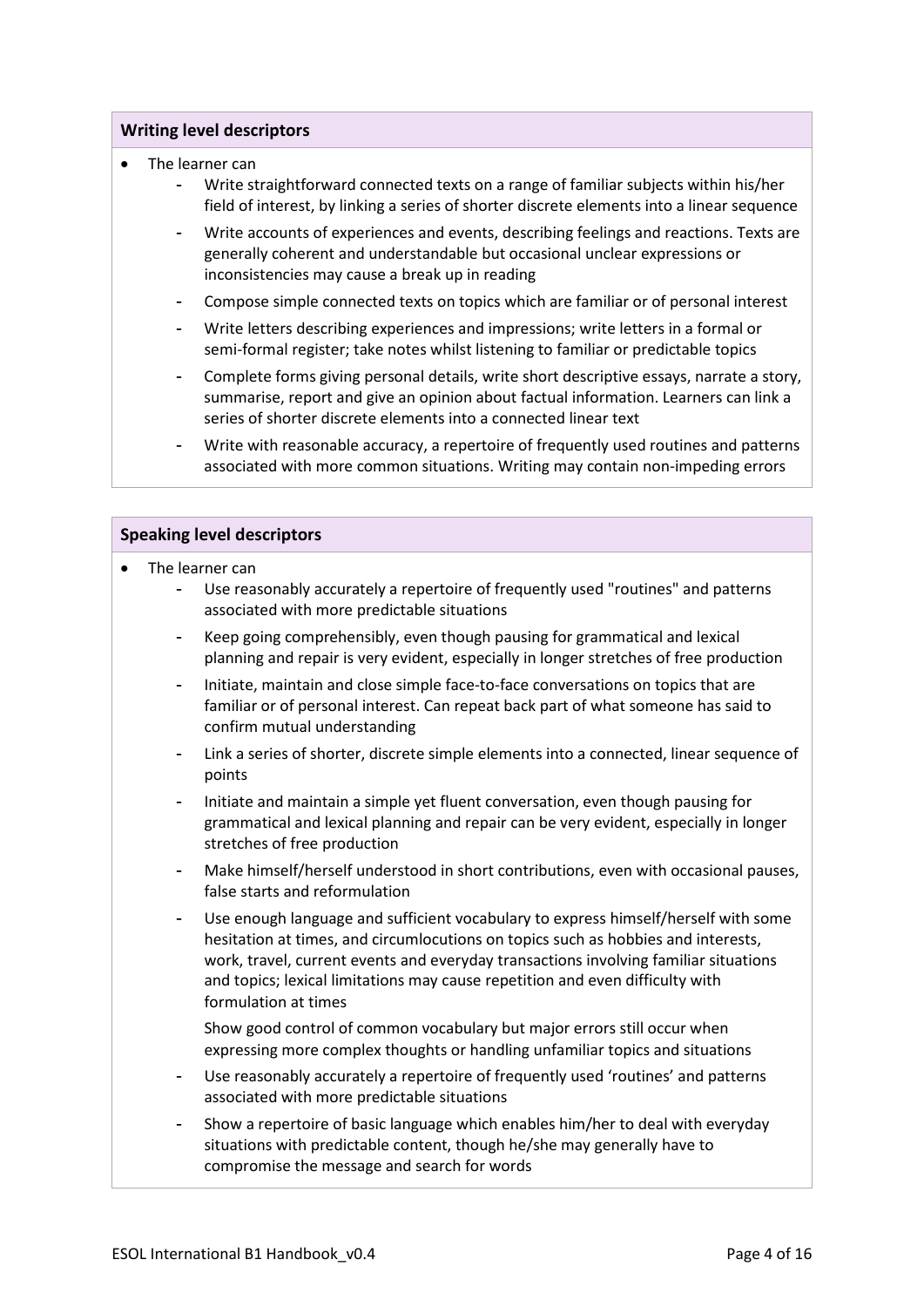- Use pronunciation which is clearly intelligible even if some L1 interference is sometimes evident and occasional mispronunciations occur.
- Use simple techniques to start, maintain, or end a short conversation and link a series of shorter, discrete simple elements into a connected, linear sequence of points during interaction
- Use the most frequently-occurring connectors to link simple sentences in order to tell a story or describe something as a simple list of points, a process, a sequence of events, etc.
- Repeat back part of what someone has said to confirm mutual understanding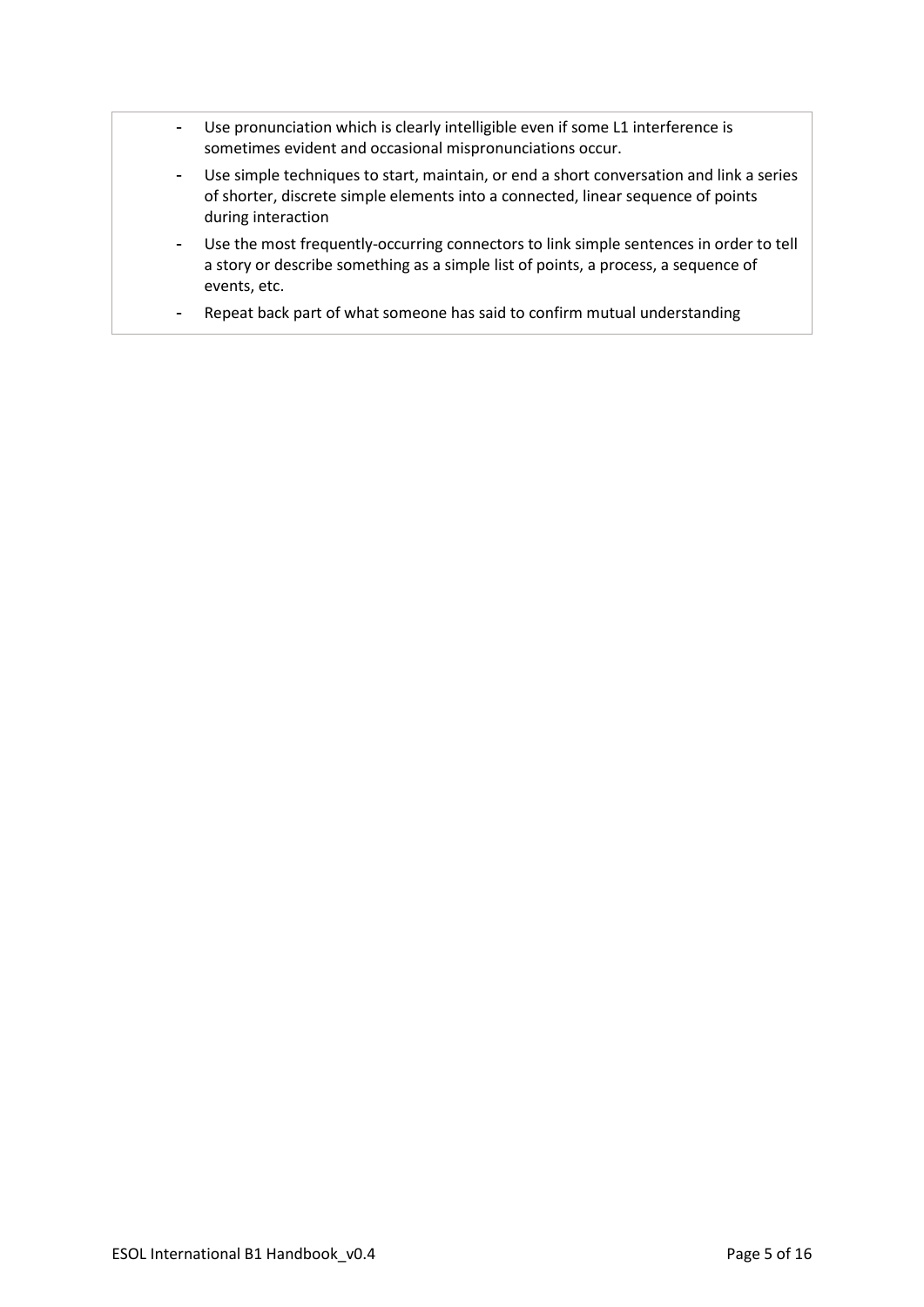### Assessment requirements

Learners must complete all five modes in order to receive an overall grade and be eligible for certification. The speaking mode of the qualification is internally assessed by the Centre's speech assessor and interlocutor and externally quality assured by VTCT.

| <b>Mode of Assessment</b><br>(Paper-based or online) | Assessment<br><b>Method</b>                                   | <b>Examination Conditions</b> | <b>Speaking</b><br>Assessment-<br><b>Controlled</b> |
|------------------------------------------------------|---------------------------------------------------------------|-------------------------------|-----------------------------------------------------|
| Use of English                                       |                                                               |                               |                                                     |
| Listening                                            |                                                               |                               |                                                     |
| Reading                                              | <b>Written Examination</b>                                    |                               |                                                     |
| Writing                                              |                                                               |                               |                                                     |
| Speaking                                             | <b>Practical Oral</b><br><b>Examination (Face to</b><br>Face) |                               |                                                     |

| <b>Mode</b>             | Assessment criteria                                                                                                                          | <b>Task type</b>                                                                                               | <b>Number</b><br>of items | <b>Marks</b> |
|-------------------------|----------------------------------------------------------------------------------------------------------------------------------------------|----------------------------------------------------------------------------------------------------------------|---------------------------|--------------|
| Listening $-$<br>Part A | The learner can<br>Understand the main points of clear<br>$\bullet$<br>standard speech on familiar topics.                                   | Listen to a dialogue<br>and identify the<br>correct answer<br>(True/False item)                                | 10                        | 10           |
| Listening $-$<br>Part B | The learner can<br>Listen to a brief news item;<br>$\bullet$<br>demonstrate the ability to<br>understand gist and details of a<br>news brief | Listen to a news<br>brief and choose the<br>correct answer<br>(Three option<br>multiple choice<br>item)        | 6                         | 6            |
| Listening $-$<br>Part c | The learner can<br>Listen to a vocal message and<br>$\bullet$<br>identify important message details                                          | Listen to a message<br>and complete the<br>sentence<br>(Three option<br>multiple choice gap<br>fill sentences) | 4                         | 4            |
| Total                   |                                                                                                                                              |                                                                                                                | 20                        |              |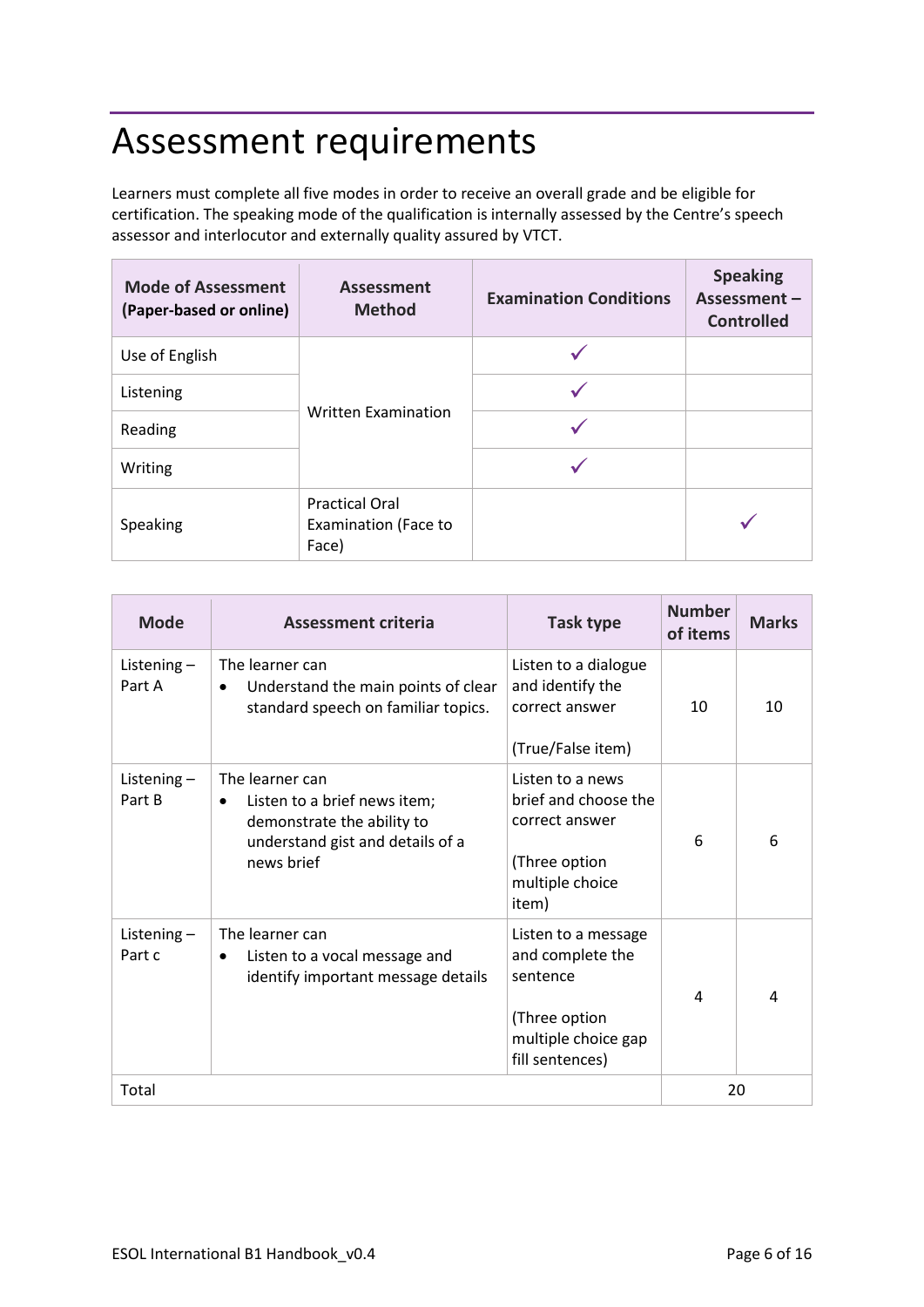| <b>Mode</b>                        | <b>Assessment criteria</b>                                                                                                                                                                 | <b>Task type</b>                                                                                                                                                                                             | <b>Number</b><br>of items | <b>Marks</b> |
|------------------------------------|--------------------------------------------------------------------------------------------------------------------------------------------------------------------------------------------|--------------------------------------------------------------------------------------------------------------------------------------------------------------------------------------------------------------|---------------------------|--------------|
| Use of<br>English-<br>Section 1    | The learner can<br>Identify appropriate structural<br>words from grammar areas: verb<br>tenses and structures required to<br>perform at CEFR level                                         | The learner will<br>demonstrate<br>knowledge of<br>structural language<br>use by choosing the<br>correct option<br>(Four option<br>multiple choice gap<br>fill sentences)                                    | 5                         | 5            |
| Use of<br>English $-$<br>Section 2 | The learner can<br>Identify appropriate structural<br>$\bullet$<br>words from grammar areas.                                                                                               | The learner will<br>demonstrate<br>knowledge of<br>structural language<br>use by choosing the<br>correct answer<br>(Four option<br>multiple choice gap<br>fill sentences)                                    | 5                         | 5            |
| Use of<br>English $-$<br>Section 3 | The learner can<br>Identify language functions and<br>$\bullet$<br>using different structural patterns;<br>rephrasing sentence structure.                                                  | The learner will<br>demonstrate the<br>ability to rephrase<br>sentence structure<br>by choosing the<br>correct option<br>(Four option<br>multiple choice<br>(Cloze task))                                    | 5                         | 5            |
| Use of<br>English $-$<br>Section 4 | The learner can<br>Understand and use vocabulary and<br>grammar in a short text written in<br>the form of a dialogue<br>Understand and use lexical and<br>$\bullet$<br>structural patterns | The learner will<br>demonstrate the<br>ability to use<br>vocabulary and<br>grammar structures<br>by choosing the<br>correct word option<br>for the text.<br>(Four option<br>multiple choice<br>(Close task)) | 10                        | 5            |
| Total                              |                                                                                                                                                                                            |                                                                                                                                                                                                              | 20                        |              |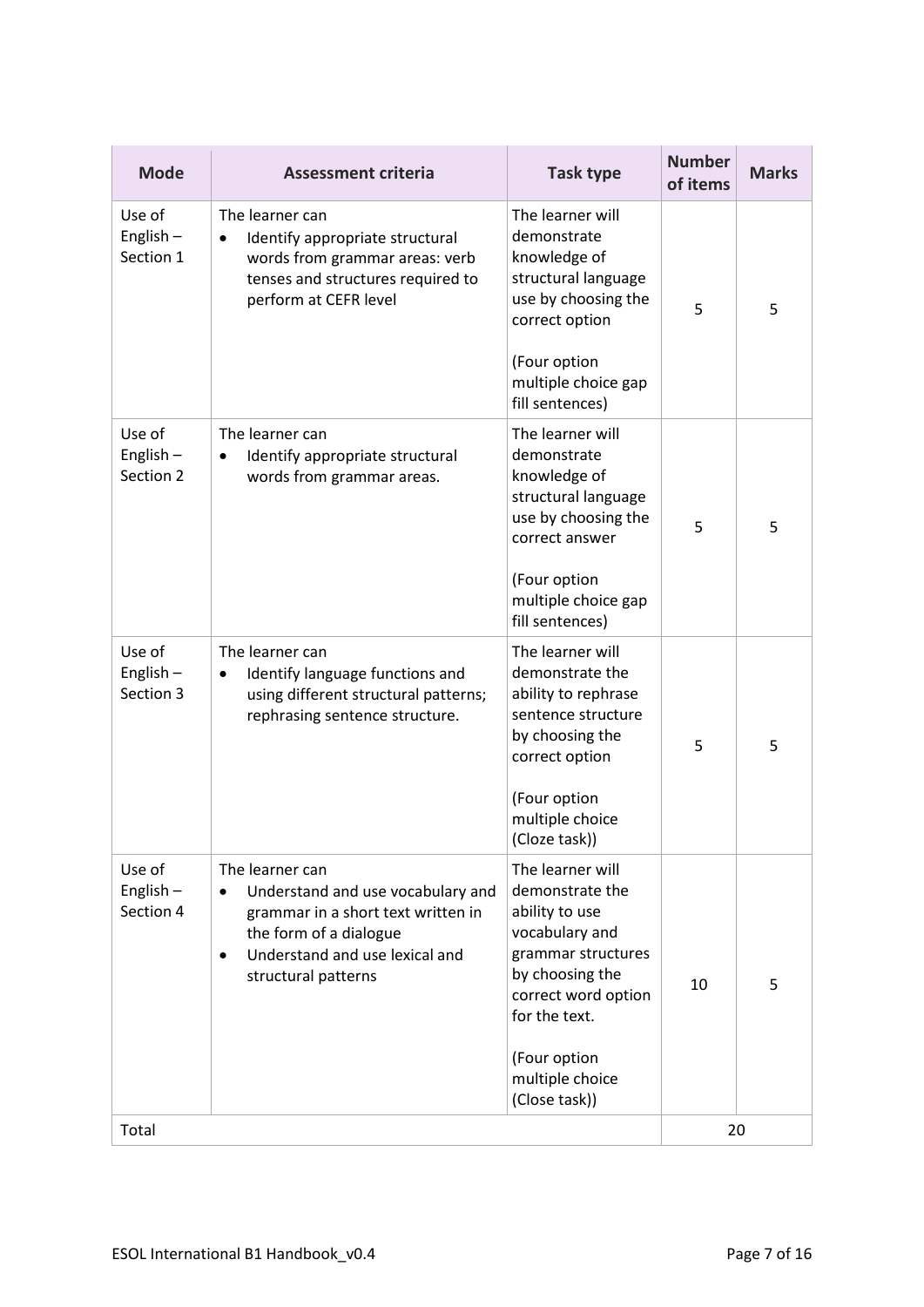| <b>Mode</b>              | <b>Assessment criteria</b>                                                     | Task type                                                                                                                                                                                                                              | <b>Number</b><br>of items | <b>Marks</b> |
|--------------------------|--------------------------------------------------------------------------------|----------------------------------------------------------------------------------------------------------------------------------------------------------------------------------------------------------------------------------------|---------------------------|--------------|
| Reading $-$<br>Section 5 | The learner can<br>Understand the details of a text<br>$\bullet$               | The text may include<br>unfamiliar<br>vocabulary. The<br>reading task<br>includes about 400<br>words.<br>The questions target<br>the learner's<br>understanding of<br>content and specific<br>information<br>(Multiple choice<br>item) | 10                        | 10           |
| Reading-<br>Section 6    | The learner can<br>Use correct vocabulary structure in<br>$\bullet$<br>context | The learner will read<br>a short text or a<br>series of texts with<br>gaps, the learner will<br>identify the word<br>form to use in<br>context<br>(Three option<br>multiple choice<br>items)                                           | 10                        | 10           |
| Total                    |                                                                                |                                                                                                                                                                                                                                        |                           | 20           |

| <b>Mode</b>              | <b>Assessment criteria</b>                                                                                                               | Task type                          | <b>Number</b><br>of items | <b>Marks</b> |
|--------------------------|------------------------------------------------------------------------------------------------------------------------------------------|------------------------------------|---------------------------|--------------|
| Writing $-$<br>Section 7 | The learner can<br>Demonstrate the ability to<br>٠<br>communicate in writing, using<br>appropriate punctuation, spelling<br>and register | Writing task<br>(minimum 80 words) |                           | 20           |
| Total                    |                                                                                                                                          | 20                                 |                           |              |

| <b>Mode</b>                       | Assessment criteria                                                                          | Task type                                                                           | <b>Marks</b> |
|-----------------------------------|----------------------------------------------------------------------------------------------|-------------------------------------------------------------------------------------|--------------|
| Oral<br>examination<br>$-$ Part A | The learner will be able to<br>Greet the examiner<br>$\bullet$<br>Give personal details<br>٠ | Oral interaction with the<br>interlocutor<br>Approximately 2 minutes per<br>learner | 20           |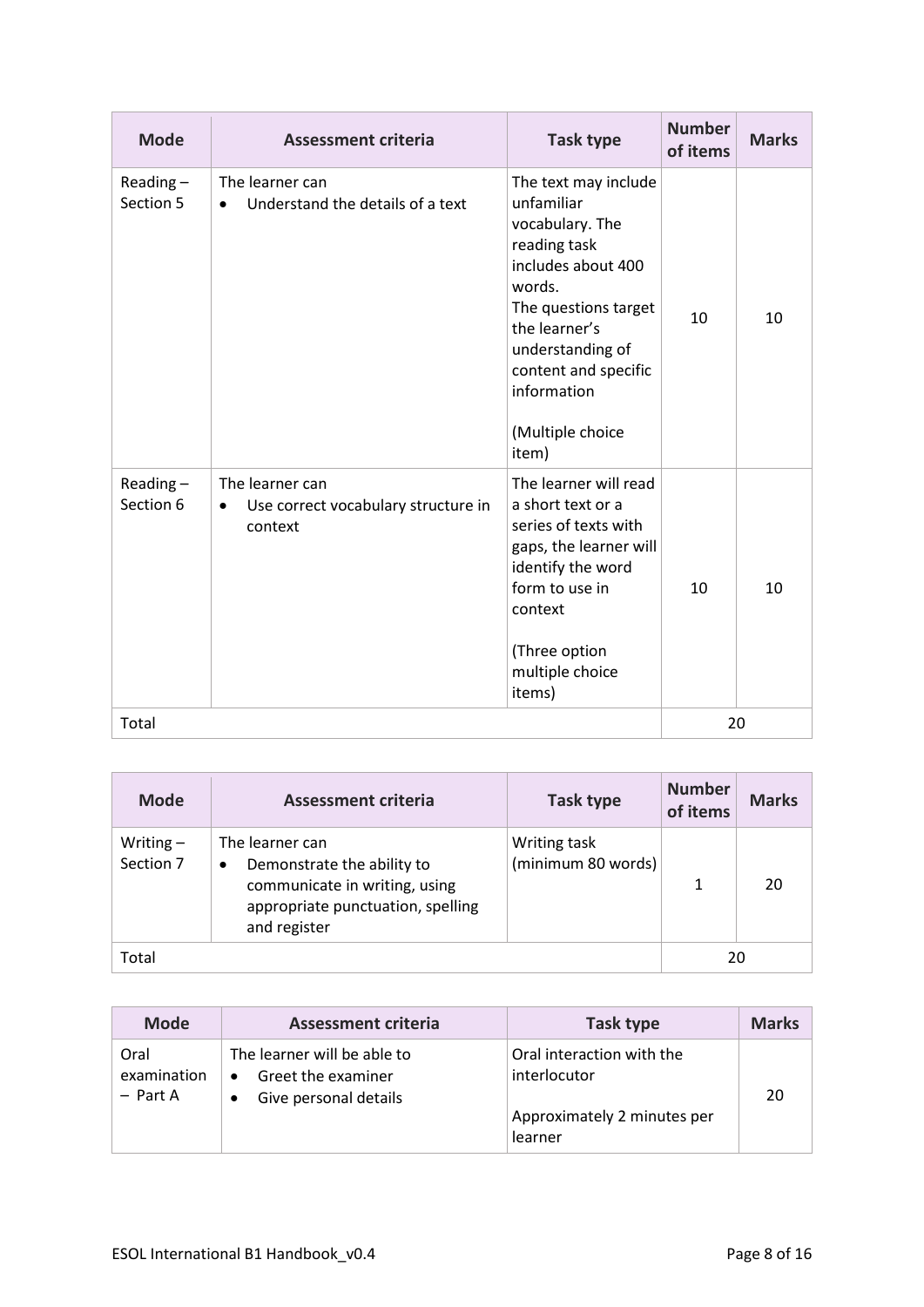| Oral<br>examination<br>$-$ Part B | The learner will be able to<br>describe pictures using language<br>$\bullet$<br>structures and lexicon            | Oral discourse<br>Approximately 2 per learner                                                                         |    |
|-----------------------------------|-------------------------------------------------------------------------------------------------------------------|-----------------------------------------------------------------------------------------------------------------------|----|
| Oral<br>examination<br>$-$ Part C | The learner will be able to<br>ask and answer questions about a<br>$\bullet$<br>topic and give opinions and facts | This phase is dedicated to a<br>natural interaction between the<br>candidates<br>Approximately 3-4 minutes<br>overall |    |
| Total                             |                                                                                                                   |                                                                                                                       | 20 |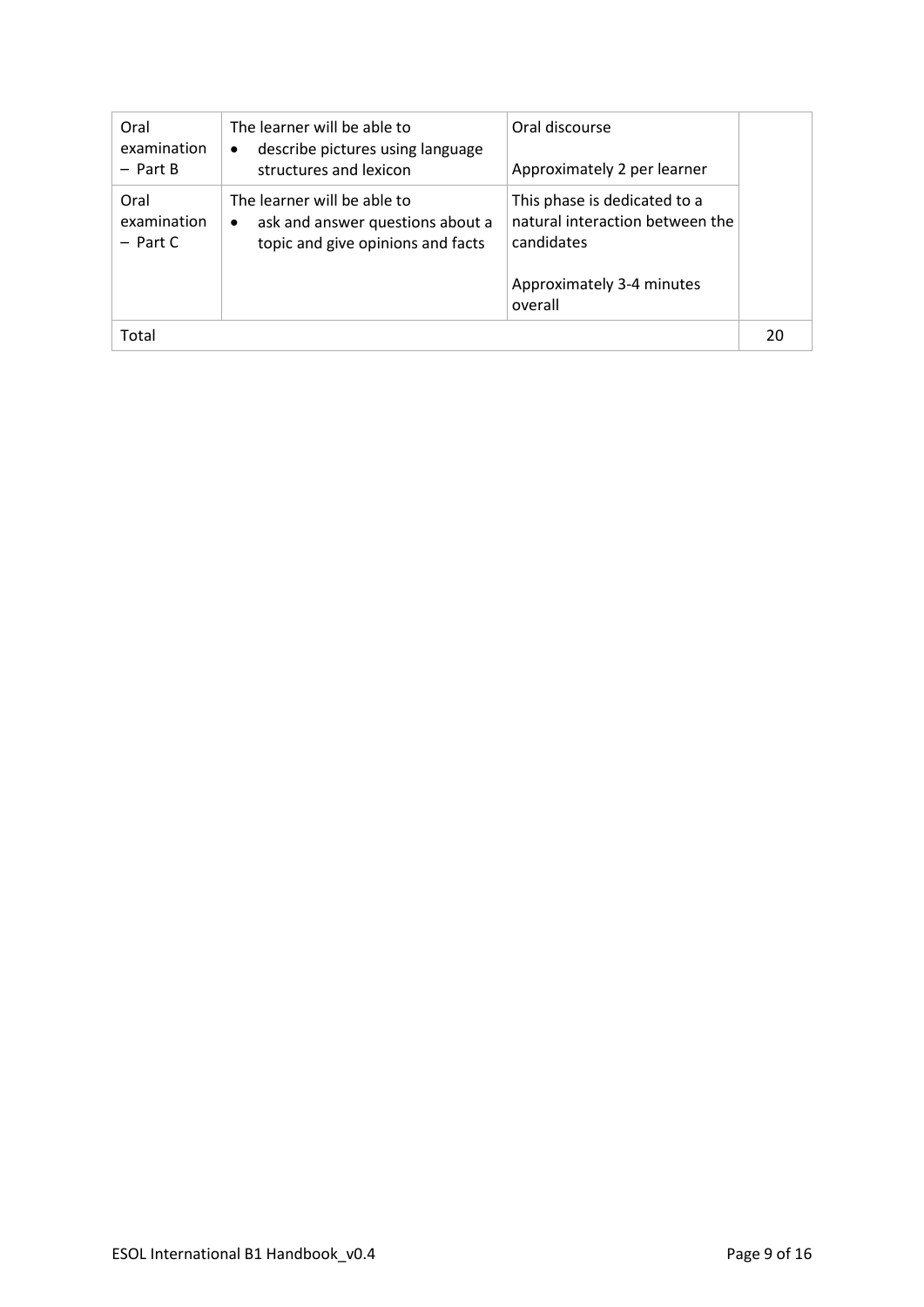## Indicative Content

This section gives an indication of language and structures which should be covered during a taught course at this level.

### **Functions**

• Functions contribute to the development and maintenance of language skills. Through functional skills, learners are able to perform in social interaction, the world of work or learning. The command of the English language supports the development of communicative and practical life skills. The following are a variety of functions that learners should be able to perform having achieved a level. This is not an exhaustive list.

| Personal                                                                                                                                                                                                                                                                                                                                                                                                                                                    | <b>Expressing thoughts</b>                                                                                                                                                                                                                                                                                                                                                                                                                                                                                                                                                                                                                                                                                | <b>Making things</b>                                                                                                                                                                                                                                                                                                                                                                                                                                                                                                | <b>Social contact</b>                                                                                                                                                                                                                                                                                                                                                                                                                                                                                                                                                                                                                                                                                  |
|-------------------------------------------------------------------------------------------------------------------------------------------------------------------------------------------------------------------------------------------------------------------------------------------------------------------------------------------------------------------------------------------------------------------------------------------------------------|-----------------------------------------------------------------------------------------------------------------------------------------------------------------------------------------------------------------------------------------------------------------------------------------------------------------------------------------------------------------------------------------------------------------------------------------------------------------------------------------------------------------------------------------------------------------------------------------------------------------------------------------------------------------------------------------------------------|---------------------------------------------------------------------------------------------------------------------------------------------------------------------------------------------------------------------------------------------------------------------------------------------------------------------------------------------------------------------------------------------------------------------------------------------------------------------------------------------------------------------|--------------------------------------------------------------------------------------------------------------------------------------------------------------------------------------------------------------------------------------------------------------------------------------------------------------------------------------------------------------------------------------------------------------------------------------------------------------------------------------------------------------------------------------------------------------------------------------------------------------------------------------------------------------------------------------------------------|
| environment<br>Asking for and<br>giving personal<br>information<br>Describing where<br>$\bullet$<br>one lives<br>(accommodation,<br>area, etc.)<br>Asking and<br>answering<br>questions for<br>confirmation,<br>information,<br>identification<br>Describing<br>people, places<br>and things<br>Correcting<br>٠<br>information<br><b>Explaining daily</b><br>$\bullet$<br>routines<br>Describing past<br>$\bullet$<br>events<br>Comparing<br>things, people | and feelings<br>Expressing<br>$\bullet$<br>agreement or<br>disagreement<br>Denying<br>$\bullet$<br>something<br><b>Expressing views</b><br>$\bullet$<br>and feelings with<br>reasons<br>Stating and asking<br>$\bullet$<br>about knowledge<br>or ignorance of<br>something or<br>someone<br>Stating and asking<br>$\bullet$<br>about ability or<br>inability to do<br>something<br>Stating and asking<br>$\bullet$<br>about certainty or<br>uncertainty of<br>something<br>Seeking, granting<br>$\bullet$<br>or denying<br>permission<br>Expressing and<br>$\bullet$<br>asking about<br>wishes and hopes<br>expressing and<br>asking about<br>wants, desires,<br>needs<br>Stating and asking<br>$\bullet$ | happen<br>Responding to a<br>$\bullet$<br>request<br>Requesting<br>$\bullet$<br>something or<br>requesting<br>someone to do<br>something<br>inviting someone<br>to do something<br>Accepting or<br>$\bullet$<br>declining an offer<br>or invitation<br>Giving<br>$\bullet$<br>instructions<br>Giving advice<br>$\bullet$<br>Warning others<br>$\bullet$<br>to be careful or to<br>stop doing<br>something<br>Offering and<br>$\bullet$<br>requesting<br>assistance<br>Suggesting a<br>$\bullet$<br>course of action | $\bullet$<br>Getting<br>someone's<br>attention<br>Greeting people<br>$\bullet$<br>and responding<br>to greetings<br><b>Expressing thanks</b><br>$\bullet$<br>Addressing<br>$\bullet$<br>somebody<br>Introducing<br>$\bullet$<br>oneself, family<br>and close friends<br>Opening, closing<br>$\bullet$<br>a conversation<br>Congratulating<br>$\bullet$<br>someone<br>Indicating lack of<br>$\bullet$<br>understanding<br>Asking someone<br>$\bullet$<br>to clarify or<br>explain<br>something<br>Asking someone<br>$\bullet$<br>to repeat all or<br>part of something<br>Asking someone<br>$\bullet$<br>to speak more<br>slowly<br>Asking for help in<br>finding words or<br>phrases<br>Asking for and |
|                                                                                                                                                                                                                                                                                                                                                                                                                                                             | about intention<br>Stating a<br>preference                                                                                                                                                                                                                                                                                                                                                                                                                                                                                                                                                                                                                                                                |                                                                                                                                                                                                                                                                                                                                                                                                                                                                                                                     | giving the spelling<br>and meaning of<br>words                                                                                                                                                                                                                                                                                                                                                                                                                                                                                                                                                                                                                                                         |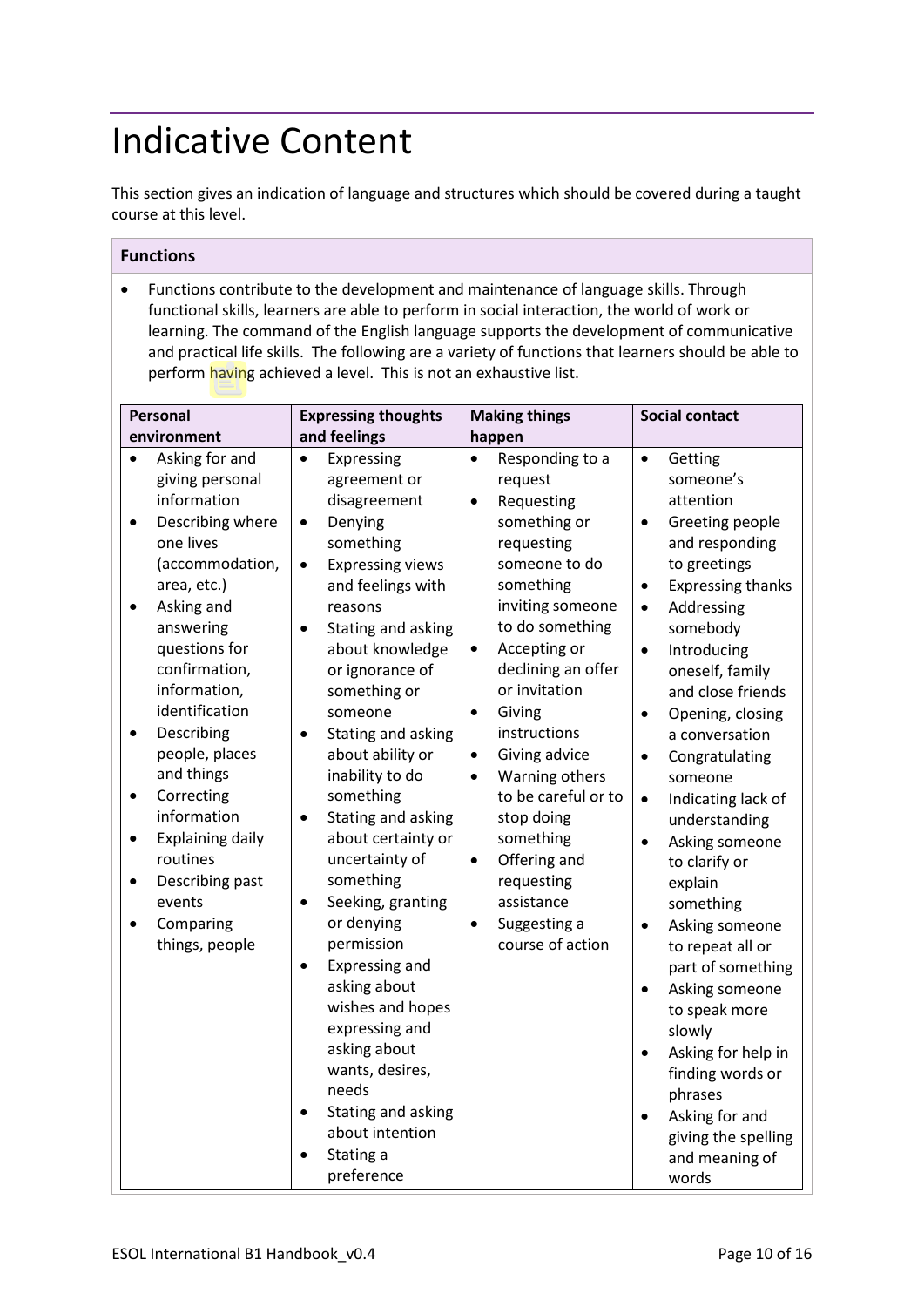| appreciation<br><b>Expressing regret</b> |
|------------------------------------------|
|------------------------------------------|

### **Grammatical accuracy**

- Grammatical accuracy concerns both the user/learner's ability to recall 'prefabricated' expressions correctly and the capacity to focus on grammatical forms whilst articulating thought. This is difficult because when formulating thoughts or performing more demanding tasks, the user/learner has to devote most of their mental processing capacity to fulfilling the task. The B1 illustrative descriptor scale indicates that the learner can:
	- Communicate with reasonable accuracy in familiar contexts; generally show good control though with noticeable mother tongue influence. Errors occur, but it is clear what he/she is trying to express.
	- Use reasonably accurately a repertoire of frequently used 'routines' and patterns associated with more predictable situations
- Grammar/language items included in the learner's repertoire include the items in the table below.

| <b>Adverbs</b>                | Regular and irregular forms of the 5 types of adverbs: frequency,<br>degree, time, place and manner. Sentence adverbs (ideally,<br>ironically). Focus adverbs (also, as well) |
|-------------------------------|-------------------------------------------------------------------------------------------------------------------------------------------------------------------------------|
| As ys like ys such as         | To express similarity and comparisons. Consolidation                                                                                                                          |
| Be/get used to $+$ ing        | To express habits                                                                                                                                                             |
| <b>Causative have and get</b> | Causative constructions with have and get: have something done,<br>get something done<br>I had a plumber fix the toilet/I got my trousers mended                              |
| <b>Connectors</b>             | Although, even though, however, in case, despite, in spite of, in<br>case, due to, because of, unless and other cohesive devices to<br>continue, in other words, for example  |
| <b>Gerunds</b>                | Gerunds and Infinitives : Infinitives with and without to after verbs<br>/gerunds after verbs and prepositions/gerunds as subjects and<br>objects                             |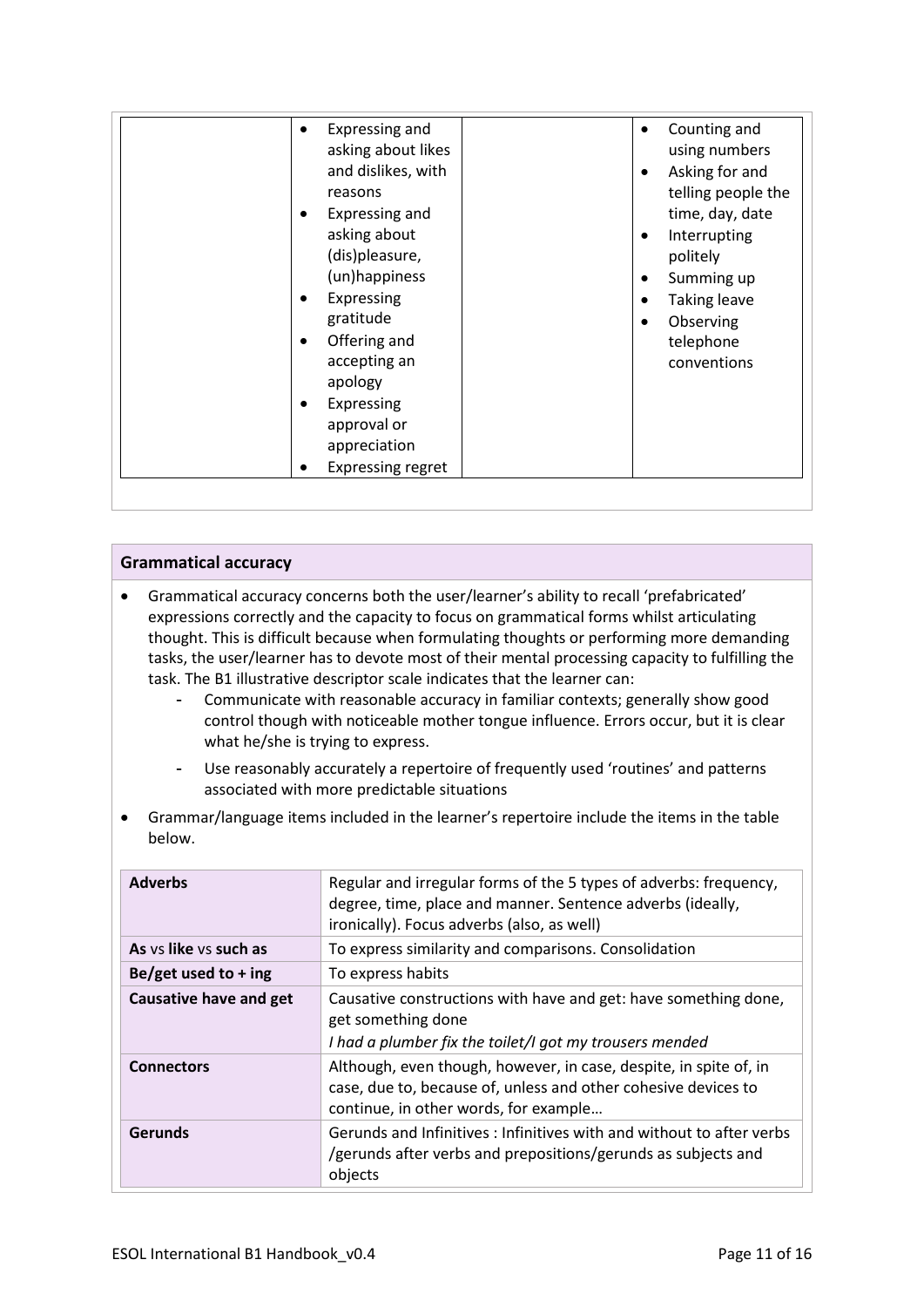| Had better + infinitive                      | To give a piece of advice                                                                                                                                                                                                                                                                                                                                                                                                                                                |  |
|----------------------------------------------|--------------------------------------------------------------------------------------------------------------------------------------------------------------------------------------------------------------------------------------------------------------------------------------------------------------------------------------------------------------------------------------------------------------------------------------------------------------------------|--|
| If/when/unless                               | With no future, using the present simple for the future                                                                                                                                                                                                                                                                                                                                                                                                                  |  |
| <b>Indirect questions</b>                    | Indirect and embedded questions: Know, wonder, etc.                                                                                                                                                                                                                                                                                                                                                                                                                      |  |
| <b>Intensifiers</b>                          | Broad range of intensifiers (extremely, much, too, so)                                                                                                                                                                                                                                                                                                                                                                                                                   |  |
| <b>Interrogatives</b>                        | 'Wh' words and the interrogative forms of all                                                                                                                                                                                                                                                                                                                                                                                                                            |  |
|                                              | tenses and modals listed                                                                                                                                                                                                                                                                                                                                                                                                                                                 |  |
| Make, do and let                             | To allow or give permission / make something possible, make<br>suggestions(let)<br>Force or cause someone to do something (make)/ different uses of<br>make. Different uses of do (do vs make)                                                                                                                                                                                                                                                                           |  |
| <b>Modals</b>                                | Ability (can, be able to, manage to)<br>$\bullet$<br>Ability, possibility in the past (could, was allowed to)<br>Possibility (may, might, could)<br>$\bullet$<br>Obligation (have to, ought to, must, supposed to, need to)<br>٠<br>Permission (can, be allowed to)<br>٠<br>Prohibition (mustn't, not allowed to, can't)<br>Necessity or lack of (need or needn't)<br>Suggestion (ought to, should)<br>Drawing conclusions in the present (must, can't, might,<br>could) |  |
| Neithernor / eitheror                        | To refer to two people or things; agreeing and disagreeing<br>(bothand, so (do I), neither,, nor (do I)                                                                                                                                                                                                                                                                                                                                                                  |  |
| <b>Passive</b>                               | Present, past, present perfect and future forms                                                                                                                                                                                                                                                                                                                                                                                                                          |  |
| <b>Prepositions</b>                          | To indicate: location (on, inside)/time (in, during)/direction (in,<br>out of)/prepositional phrases (at the beginning)/prepositions<br>preceding and following nouns (by bus, at lastor phrasal verbs<br>miscellaneous)                                                                                                                                                                                                                                                 |  |
| <b>Question tags</b>                         | Present, past and future tenses - to confirm what has been said                                                                                                                                                                                                                                                                                                                                                                                                          |  |
| <b>Reflexive pronouns</b>                    | Myself, yourself, itself, himself, herself, ourselves, yourselves,<br>themselves, oneself, etc.                                                                                                                                                                                                                                                                                                                                                                          |  |
| <b>Relative pronouns and</b><br>clauses      | Defining / non-defining or extra information clauses                                                                                                                                                                                                                                                                                                                                                                                                                     |  |
| <b>Reported speech</b>                       | Requests/reporting verbs and their various patterns/indirect<br>questions: agree to, remind someone to, suggest that, accuse of,<br>deny + ing, refuse to                                                                                                                                                                                                                                                                                                                |  |
| So vs such                                   | It was so sunny that / it was such a sunny day                                                                                                                                                                                                                                                                                                                                                                                                                           |  |
| Say and tell                                 | Statements, questions and commands                                                                                                                                                                                                                                                                                                                                                                                                                                       |  |
| Used to / would                              | For past habits, routines and states. To be used to / to get used to                                                                                                                                                                                                                                                                                                                                                                                                     |  |
| <b>Verb tenses</b><br>Affirmative, negative, | Conditionals: "0"/ 1st and 2nd<br>$\bullet$<br>Understands context in which 3rd Conditional is used. Is not<br>$\bullet$<br>required to use it                                                                                                                                                                                                                                                                                                                           |  |
| interrogative, short                         | Future: future simple; present continuous; "going to" for<br>٠                                                                                                                                                                                                                                                                                                                                                                                                           |  |
| answers, regular,                            | intentions and predicting the future based on present                                                                                                                                                                                                                                                                                                                                                                                                                    |  |
| irregular, passives and                      | evidence; will and shall, will vs going to                                                                                                                                                                                                                                                                                                                                                                                                                               |  |
| imperatives, gerunds and                     | Past simple (past events)<br>$\bullet$                                                                                                                                                                                                                                                                                                                                                                                                                                   |  |
| infinitives                                  | Past continuous (past actions, continuous actions interrupted<br>$\bullet$<br>by the past simple)                                                                                                                                                                                                                                                                                                                                                                        |  |
|                                              | Past simple vs continuous                                                                                                                                                                                                                                                                                                                                                                                                                                                |  |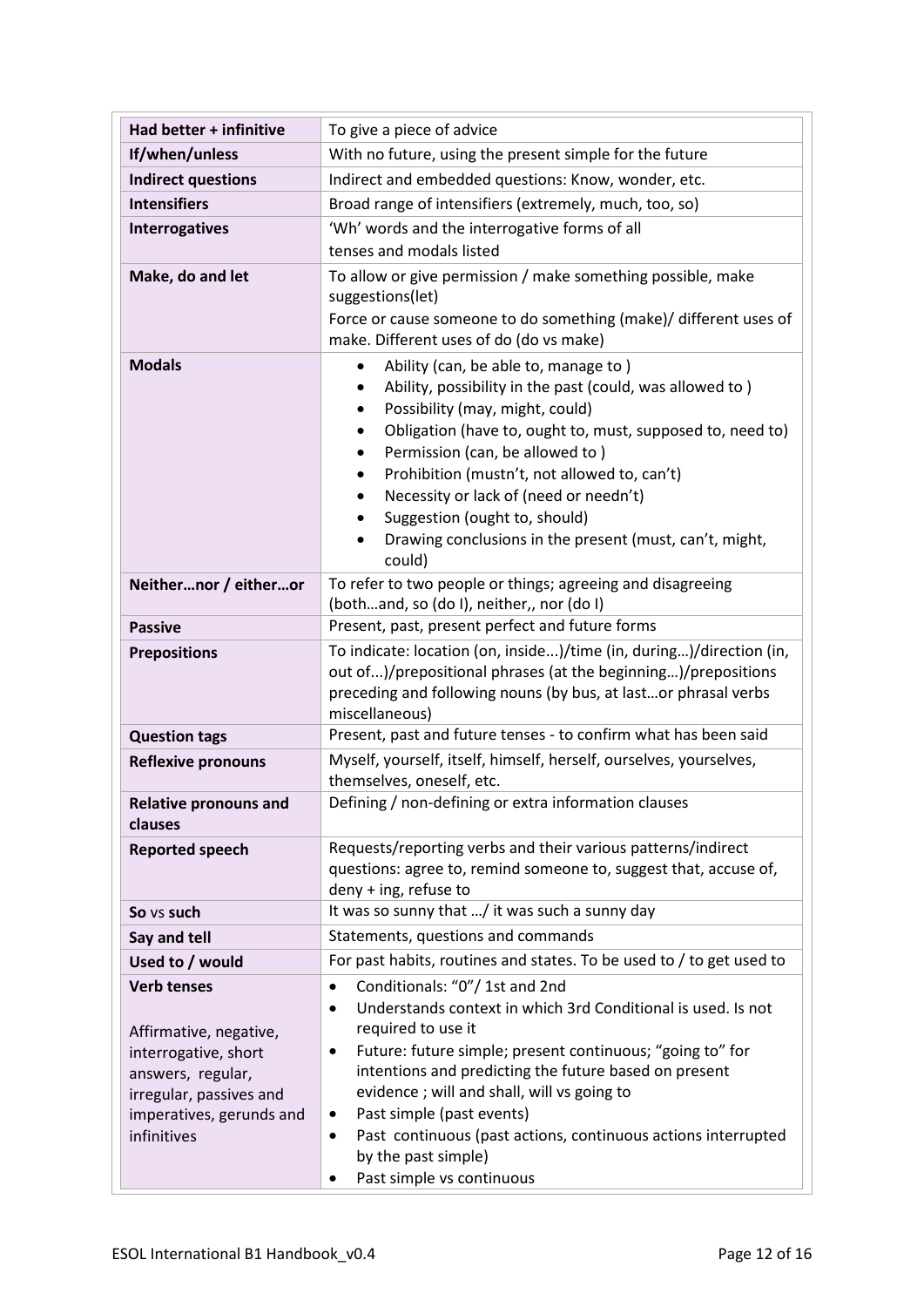|                             | Present simple (states and habits, systems and processes)<br>$\bullet$<br>Present continuous (future plans, present actions) present<br>$\bullet$<br>simple vs continuous<br>Past perfect simple (narrative, action which occurs before<br>$\bullet$<br>another in the past)<br>Present perfect simple (recent and indefinite past; unfinished<br>$\bullet$<br>past with for and since)<br>Present perfect continuous (unfinished action with for - visible<br>$\bullet$<br>result of an action) |  |
|-----------------------------|--------------------------------------------------------------------------------------------------------------------------------------------------------------------------------------------------------------------------------------------------------------------------------------------------------------------------------------------------------------------------------------------------------------------------------------------------------------------------------------------------|--|
| <b>Verbs with 2 objects</b> | Indirect and direct objects/ prepositional phrases with to or for                                                                                                                                                                                                                                                                                                                                                                                                                                |  |
| Wish and hope               | To express wishes and regrets about the past                                                                                                                                                                                                                                                                                                                                                                                                                                                     |  |
| Would you mind              | To make polite requests                                                                                                                                                                                                                                                                                                                                                                                                                                                                          |  |
| Would                       | For imaginary situations                                                                                                                                                                                                                                                                                                                                                                                                                                                                         |  |

### **Topics and lexical areas**

- Vocabulary control concerns the user/learner's ability to choose an appropriate expression from their repertoire. The B1 illustrative descriptor scale indicates that the learner can
	- Show good control of elementary vocabulary but major errors still occur when expressing more complex thoughts or handling unfamiliar topics and situations.
	- Use a wide range of simple vocabulary appropriately when talking about familiar topics
- The lexical knowledge that a learner has about the English language includes information about the form and meanings of words and phrases; lexical categorisation; appropriate use of words and phrases; relationships between words and phrases (Synonyms/Antonyms). Common idiomatic expressions and phrasal verbs are also considered part of the lexicon candidates should be familiar with at a B1 level. The candidate is expected to have a range of lexical knowledge relating to B1 level topics such as:
	- Careers/work/education
	- Entertainment (books, films, culture and art )
	- Environment/pollution and weather
	- Feelings and opinions
	- Food and drink
	- Health and fitness/sports
	- Ideals and icons
	- Interests and free time
	- Lifestyles (town and country life)
	- Monuments and landmarks (including places and buildings)
	- Society and living standards
	- Technology and media
	- Travel and tour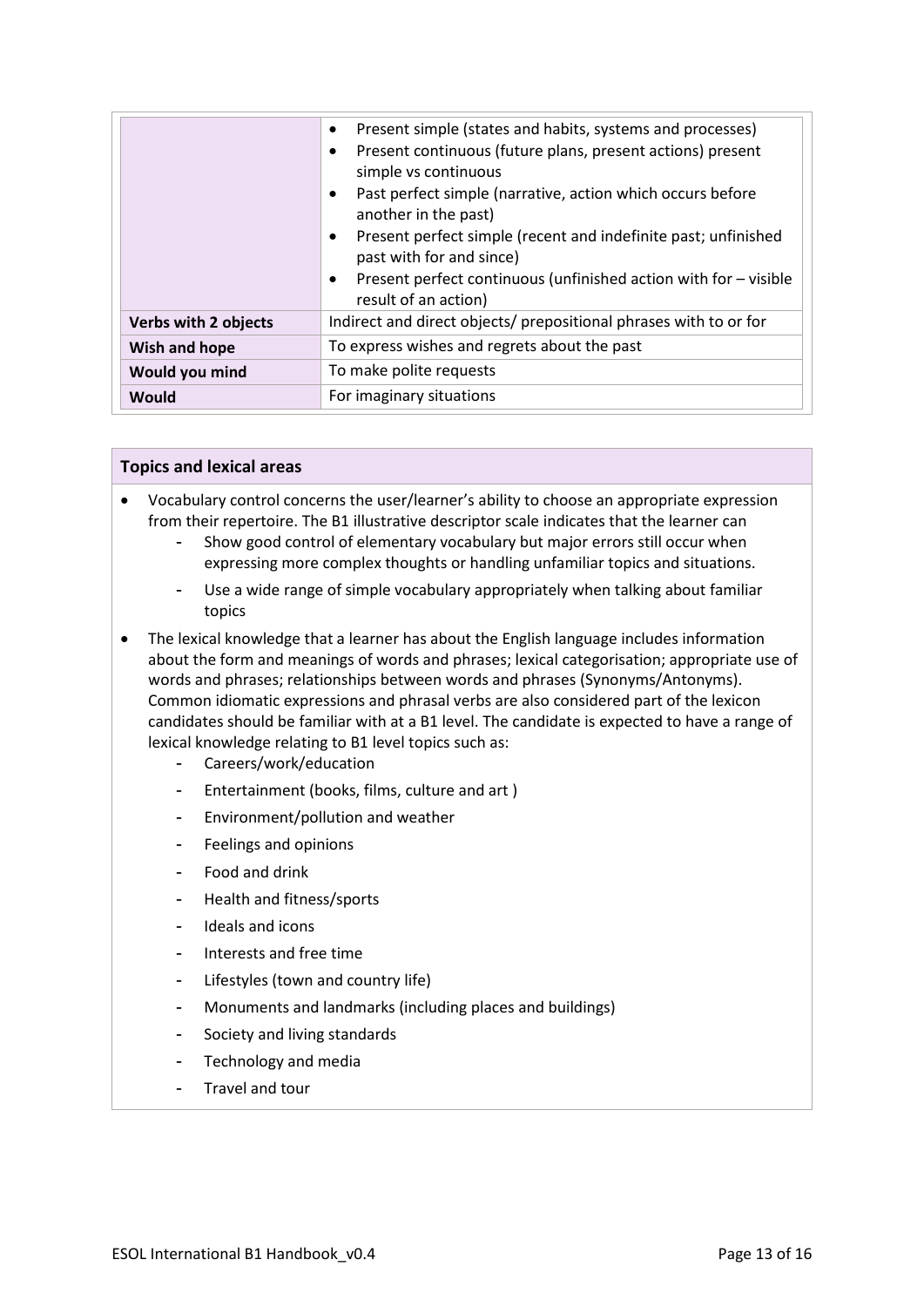#### **Reading genres**

- At B1 level, the learner is expected to have exposure to a wide variety of academic and authentic, or semi-authentic texts and comprehension test styles
	- Advertising material (in printed media, on billboards and posters, online advertising)
	- Broadcast and recorded spoken text
	- Business letters/email
	- Contracts
	- Dictionaries
	- Instruction manuals (how to use products)
	- Instructional materials (handouts, textbooks)
	- Job advertisements
	- Journal articles
	- Magazines
	- Menus
	- Messages and short memos
	- Newspapers
	- **Novels**
	- Personal letters/email
	- PowerPoint presentations
	- Recipes
	- Reports and memorandums
	- Reviews in printed media (TV dramas, plays, movies)
	- Textbooks and readers for language learning
	- Tickets and timetables
	- Travel guides and brochures
	- **Warranties**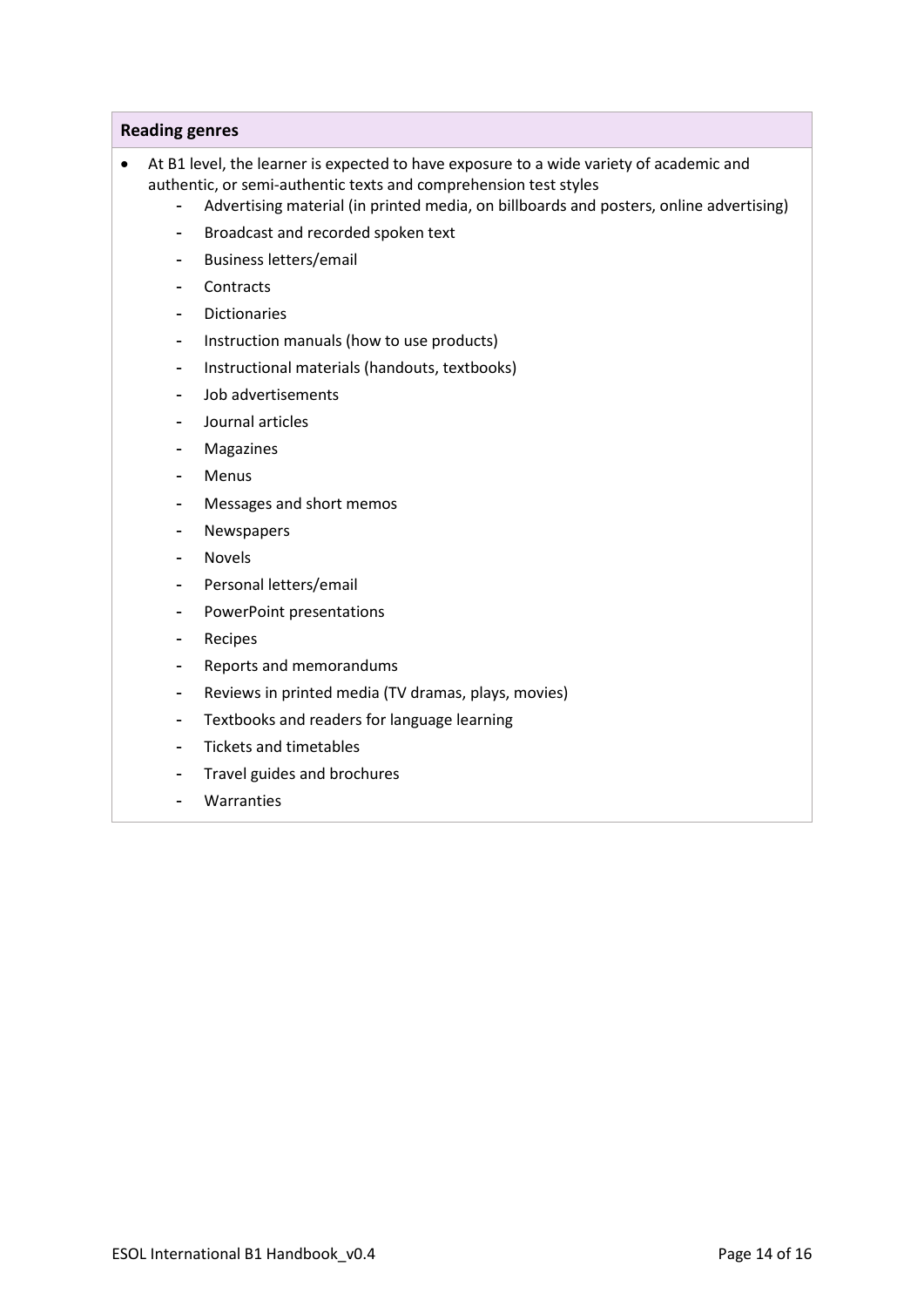### **Listening genres**

- At B1 level, the learner is expected to have exposure to a wide variety of authentic and scripted dialogues, monologues, etc. normally encountered in personal, social, academic or vocational life
	- Advertising material (on broadcast media, recorded announcements)
	- Debates and discussions (both live and on broadcast media)
	- Entertainment (TV dramas, plays, movies)
	- Interpersonal dialogues and conversations
	- Interviews (both live and on broadcast media)
	- Listening materials for language learning
	- News broadcasts, public announcements and instructions
	- Public speeches, lectures, presentations
	- Radio phone-in, recorded tourist information
	- Reviews on TV and radio (restaurants, books, movies)
	- Routine commands (instructions by police, customs officials, airline personnel)
	- Short features and documentaries on TV and radio Sports commentaries
	- Telephone pre-recorded information services
	- Telephone voicemail and answering machine messages, telephone conversations